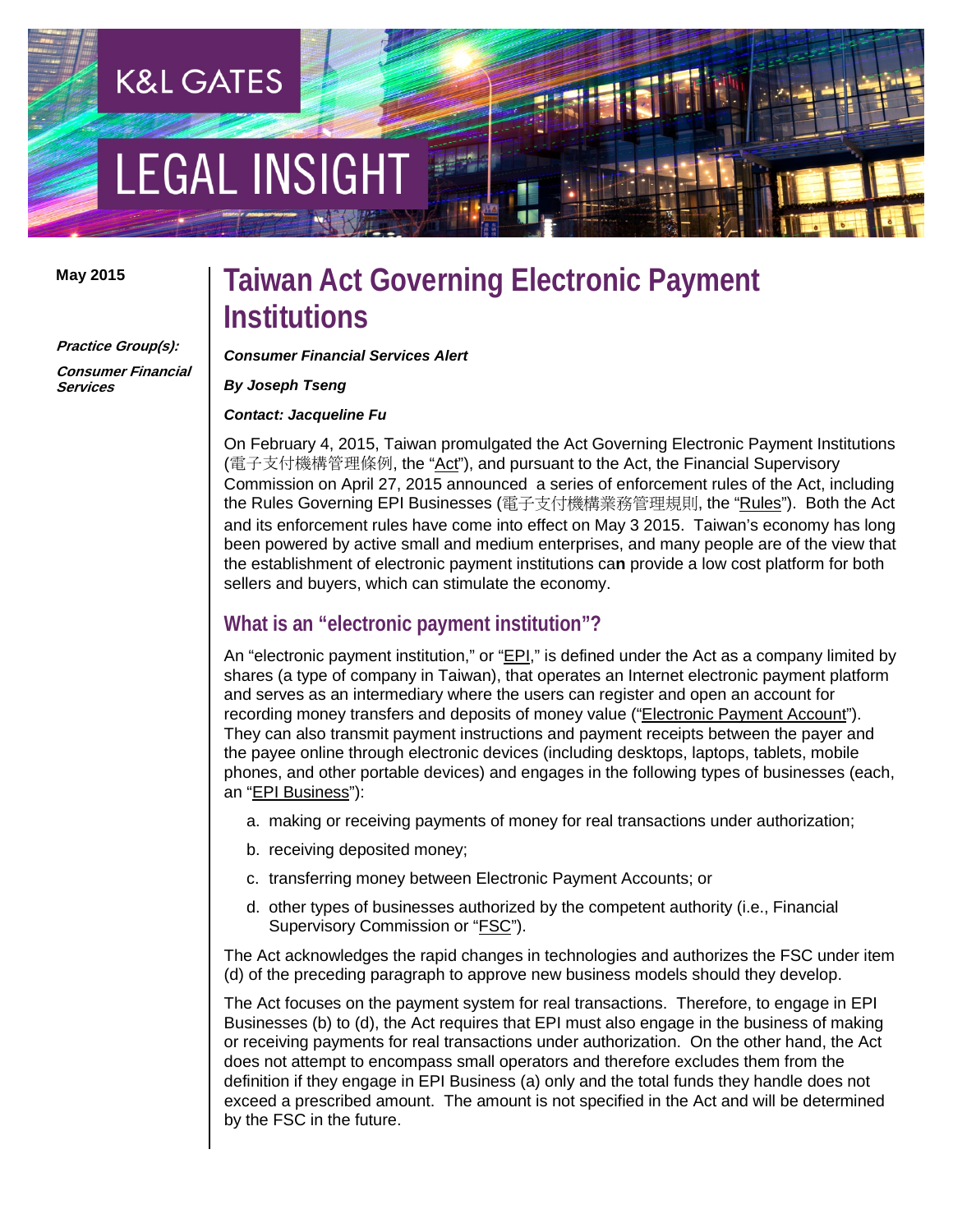# **K&L GATES**

### **ACT GOVERNING ELECTRONIC PAYMENT INSTITUTIONS**

Although EPI Businesses seem to cover a variety of money flows, the Rules put several restrictions on how they may work. First, the Rules do not allow transfer between Electronic Payment Accounts under different EPIs whether they are in fact owned by the same user (Section 9 of the Rules). The FSC reasoned that such restriction is to prevent EPIs from operating domestic/foreign money remittance business (a business reserved for banks in Taiwan).

Second, money transfers between EPIs, or between EPI and third party payment platform, shall be made through financial institutions. Money transfers cannot be done by opening accounts at each other's platform, nor shall transfers be made by other EPI or third party platform (Section 10 of the Rules). The FSC reasoned that the settlement still has to be done through the banks to ensure the cash flow and ownership of the money.

Third, EPI is not allowed to provide allowances, subsidies, gifts, or other manner to attarct deposited money (Section 11 of the Rules). Therefore, any wealth management product that encourages users to invest their money in the account could be questionable for EPI in Taiwan.

Finanlly, the Rules also prohibited users from depositing money or transferring money between Electronic Payment Accounts by using a credit card (Paragraph 1, Section 12 of the Rules), which is to prevent users from getting cash through credit cards.

#### **Security Measures: Qualifications and Restrictions**

The purpose of the Act is to strengthen confidence and trust in electronic payment systems. Therefore, the Act imposes strict requirements with respect to qualifications for and restrictions on EPIs. The most significant qualifications and restrictions are set out below.

- EPIs should only engage in EPI Businesses unless otherwise approved by the FSC: Only banks, post offices and electronic stored-value card issuers are expressly allowed to engage in EPI Businesses with FSC approval (Section 5 of the Act);
- Minimum paid-in capital requirement: NT\$500 million (approximately US\$16 million), unless the EPI only engages in EPI Business (a), then the minimum paid-in capital is NT\$100 million (approximately US\$3 million) (Section 7 of the Act);
- A foreign institution must establish a domestic company (a local branch is not allowed) and apply for a license. Institutions from the People's Republic of China are subject to the requirements and restrictions under the Act Governing Relations between the People of the Taiwan Area and the Mainland Area when engaging in EPI Businesses (Section 14 of the Act);
- Without approval of the FSC, no person shall cooperate with or assist a foreign institution to engage in EPI Businesses in Taiwan (Section 14 of the Act);
- Stored money value cannot exceed NT\$50,000 (approximately US\$1,600) per user (Section 15 of the Act);
- Money transfers between accounts cannot exceed NT\$50,000 per transfer (Section 15 of the Act);
- Reserve shall be made when receiving an amount of stored money exceeding the prescribed amount (Section 19 of the Act);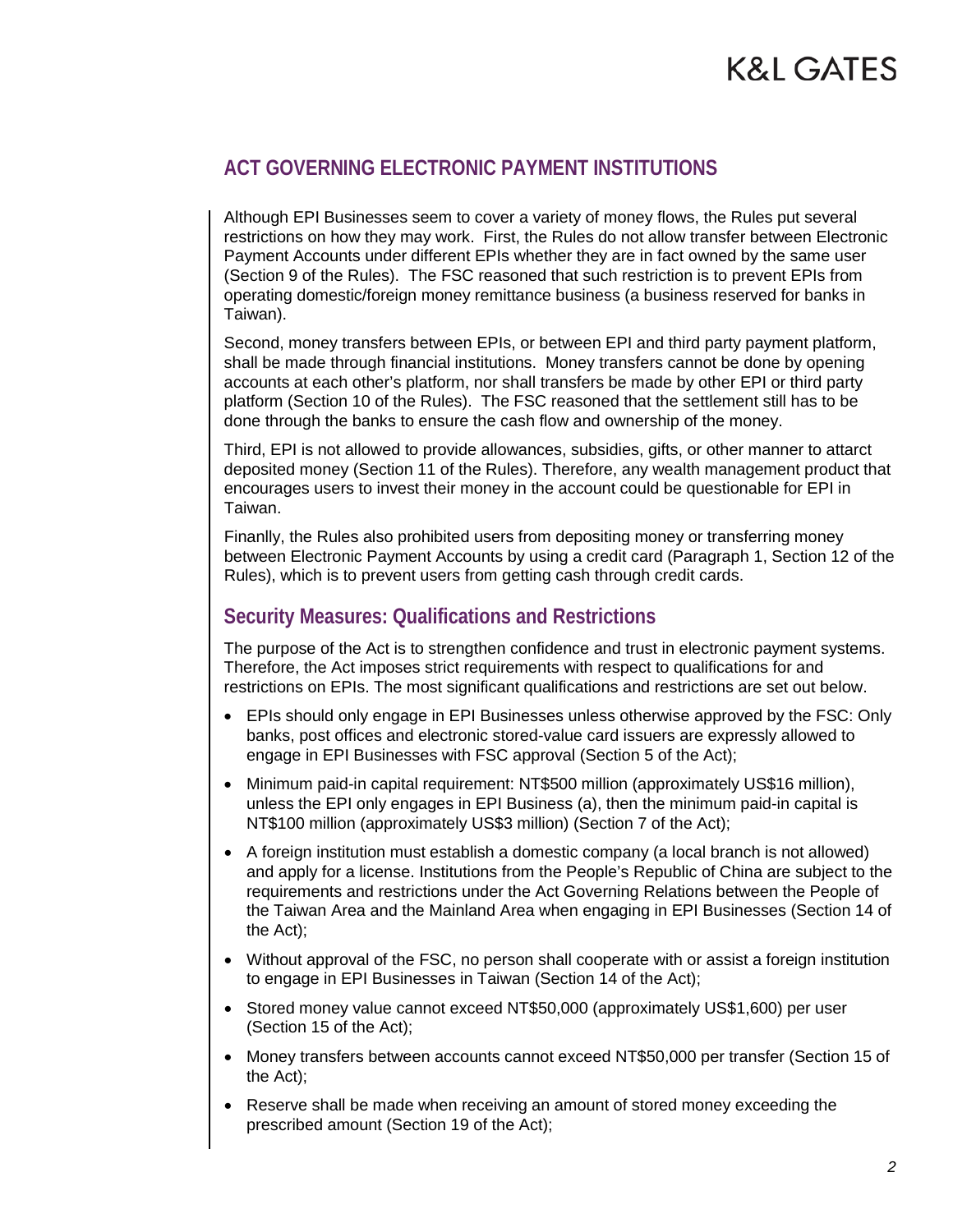# K&L GATES

### **ACT GOVERNING ELECTRONIC PAYMENT INSTITUTIONS**

- Deposited money shall be put into trust, or the EPI should obtain a performance guarantee from a bank (Section 20 of the Act). To ensure that EPIs put deposited money into trusts, or obtain a performance guarantee from a bank, a repayment security fund will be established through contributions by EPIs. This will allow them to repay users when any EPI fails to perform its obligations to the users due to financial distress and to assume the credit from the users with respect to such EPI (Section 38 of the Act); and
- Utilization of the deposited money is restricted, and the EPI has the obligation to make up any deficit between the original value and the value after utilization (Section 21 of the Act).

### **Operation: Focus on Real Transactions**

The Act focuses on electronic payments in real transactions. Several features reflect this focus.

First, the money it takes must be either payment on authorization (whether credited as paid or not) or stored money for the transfer between the users (other than the EPI itself). The Act also requires that the EPI must follow the payment instructions of the user and cannot delay any payments. Upon receipt of the instructions, the EPI must confirm them with the users again. Otherwise, an administrative fine from NT\$600,000 to NT\$3,000,000 (approximately US\$19,000 to US\$95,000) may be imposed.

Second, an EPI is not a money exchange business. Money exchanges should comply with the foreign exchange regulations imposed by the Central Bank of China (Taiwan). Therefore, when an EPI receives a payment from the user, it must deposit the money into its specific-purpose bank account in the same currency. If the user deposits money in a foreign currency, the EPI should not accept it unless the user makes a wire transfer of funds from his/her foreign exchange account at the bank using the same currency.

Payments and settlements between users in Taiwan shall be completed in New Taiwan dollars only. Payment and settlement of an EPI's cross border transactions involving users in Taiwan can be completed in either New Taiwan dollars or a foreign currency and must be completed in a foreign currency for payment, receipt, and settlement of offshore payments. EPIs engaging in cross border businesses should disclose the reference exchange rate and the cooperating bank. The money exchange, however, will still be handled by the banks.

Finally, EPIs should not draw on, or instruct the bank to draw on, the payment money unless it is for the transfer of payment money as instructed by the user or for withdrawal of payment money by the user. EPIs can invest a certain portion of the stored money in low-risk investments such as bank deposits, government bonds, treasury bonds, transferable certificates of deposit, and other financial products approved by the FSC. However, the EPI has the obligation to make up any deficit between the original value and the value after such utilization evaluated based on generally accepted accounting principles.

#### **Anti-Money Laundering Measures**

The Act also includes several measures to reduce the risk of money laundering:

• the EPI must make payments to users by wiring the money into the user's bank account in the same currency, rather than paying in cash